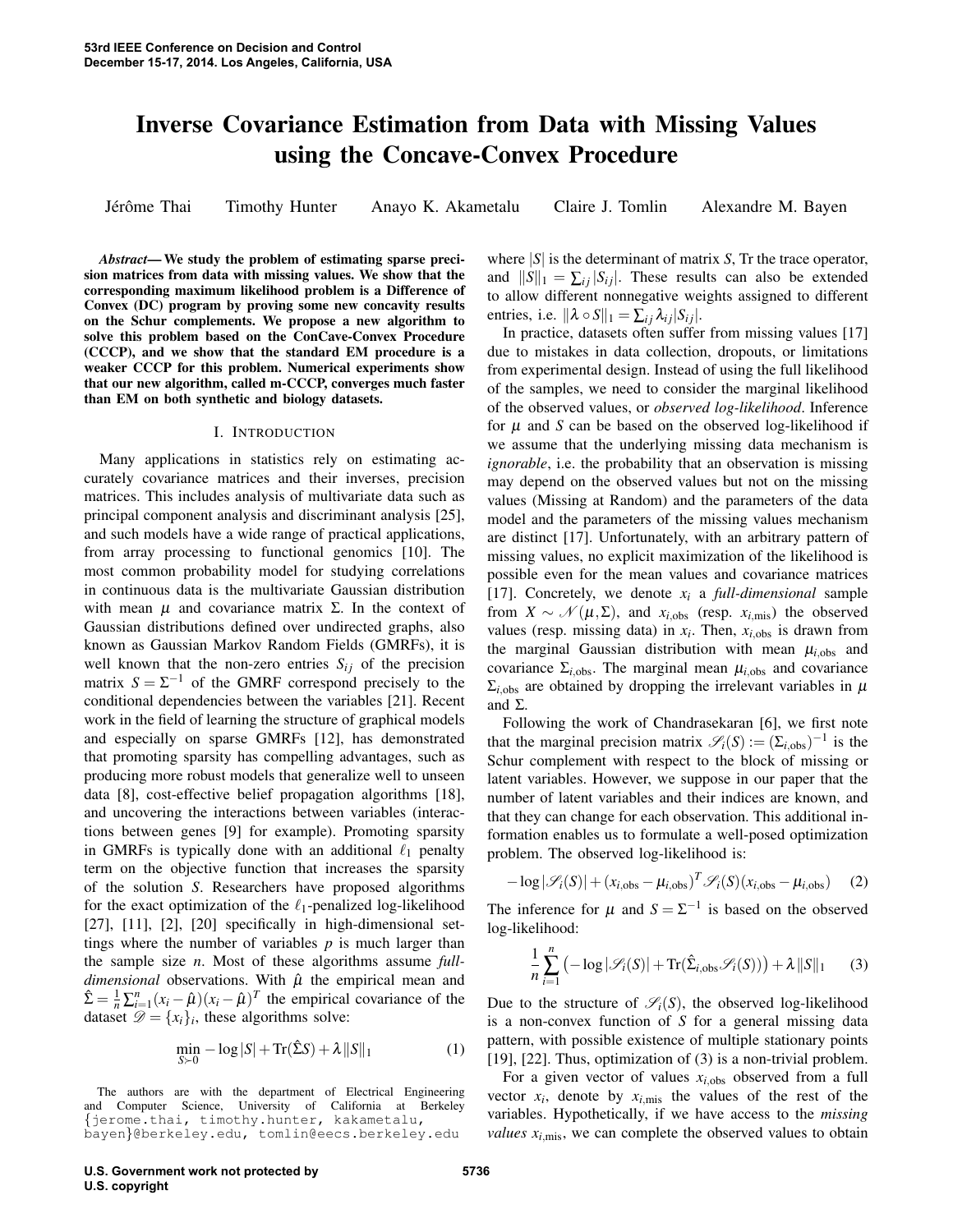a full observation  $x_i = (x_{i,obs}, x_{i,mis})$  (modulo some permutation). Naturally, this is not possible because the missing values are unobserved. However, they can be imputed using the Expectation Maximization (EM) algorithm to obtain a completed dataset on which standard methods can be applied. Under mild regularity conditions including differentiability and continuity, EM converges to a stationary point of the observed log-likelihood [26], [24]. In the E-step, the imputation is done by conditional means of the sufficient statistics  $\frac{1}{n} \sum_{i} x_i x_i^T$  given the current estimates of the parameters  $\mu^{(t)}$ and  $S^{(t)}$ . This step completes  $\hat{\Sigma}_{i,obs}$ ,  $i = 1, \dots, n$ , and has closed-form solutions in the case of GMRFs. In the M-step, the optimization of the *complete log-likelihood* is solved using standard tools for estimating sparse precision matrices. In [15], an imputation based on plug-in estimator of the covariance matrix has also been proposed.

Our central observation is that the problem of minimizing (3), although nonconvex, has an objective function which can be decomposed into the sum of a convex and a concave function. This leads us to apply the concave-convex procedure (CCCP), which is a majorization-minimization (MM) algorithm that solves difference of convex (DC) programs as a sequence of convex programs [28], [23]. This approach has been applied in the past for estimating sparse covariance matrices [4]. However, that work considers the optimization problem  $\min_{\Sigma \succ 0} {\log |\Sigma| + \text{Tr}(\hat{\Sigma} \Sigma^{-1}) + \lambda ||\Sigma||_1}$ , which differs from the objective (1) because the sparsity is attained in the covariance matrix itself rather than in the precision matrix, and because the data set is complete.

There is a significant body of prior work in machine learning and statistics that takes advantage of this structure to develop specialized algorithms: DC programs focusing on general techniques to find exact and approximate solutions of such problems [13], [1]; majorization-minimization algorithms for problems in statistics such as least-squares multidimensional scaling [7]; regularized regression with nonconvex penalties [29]. The CCCP algorithm has also been used in various machine learning applications [28], [23].

The article presents several important contributions. We propose a novel approach called m-CCCP to solve the problem of minimizing (3) which differs from previous works [24], [15]. The emphasis is placed on the DC decomposition of the log-likelihood rather than the statistical analysis used in the EM method. Moreover, we show that EM is also an approximation of CCCP using a different DC program, which provides a powerful analytical framework for comparing the two algorithms. This enables us to show that our algorithm compares favorably to EM in theoretical speed of convergence. Our results are also supported by numerical experiments. We hope our analysis will be the starting point for the design of new algorithms that outperform the well-studied EM-based methods by developing optimal DC programs.

## II. DIFFERENCE OF CONVEX PROBLEM

We begin by proving that the problem of minimizing (3) is a DC program. The DC decomposition will ensue by proving some new properties of the Schur complements.

When we re-order the lines and columns of Σ and *S* using a permutation  $P_i$  such that the first block corresponds to the observed values  $x_{i,obs}$ , then the inverse of the observed block in  $\Sigma$  is a Schur complement. In other words, with  $x_i := P_i^T$  $y_i$ *zi* , where  $y_i := x_{i,obs}$  and  $z_i = x_{i,mis}$ , it follows that  $P_i \Sigma P_i^T = \begin{bmatrix} \overline{\Sigma}_{y_i y_i} & \Sigma_{y_i z_i} \ \overline{\Sigma}_{y_i y_i} & \overline{\Sigma}_{y_i z_i} \end{bmatrix}$  $\Sigma_{z_i y_i}$  Σ<sub>*zi*</sub>*zi* has inverse  $P_i$ *S* $P_i^T = \begin{bmatrix} S_{y_i y_i} & S_{y_i z_i} \ S & S \end{bmatrix}$  $S_{z_i y_i}$   $S_{z_i z_i}$  $\begin{bmatrix} A_i & B_i \ C & D_i \end{bmatrix}$ *C<sup>i</sup> D<sup>i</sup>* 1 (4)

where the inverse  $\mathscr{S}_i(S) = (\Sigma_{y_i y_i})^{-1}$  is the Schur complement of the block  $A_i$  of the matrix  $P_i S P_i^T$  (with  $C_i = B_i^T$  because  $S = S^T$ :  $\mathscr{S}_i(S) = A_i - B_i D_i^{-1} C_i$ . We follow this notation for the rest of the article. Because the permutation is a linear operator, we can directly consider the block matrix  $S = \begin{bmatrix} A & B \\ nT & D \end{bmatrix}$ *B <sup>T</sup> D* and prove our results on the Schur complement

$$
\mathscr{S}(S) = A - BD^{-1}B^{T} = S_{yy} - S_{yz}S_{zz}^{-1}S_{zy}
$$
 (5)

In the *p*-dimensional Hilbert space  $\mathbb{R}^p$  with inner product  $x^T y$ , we denote the set of symmetric matrices  $S^p$ , the set of positive semidefinite matrices  $S_{+}^{p}$ , and the set of positive definite matrices  $S_{++}^p$ , respectively. It has been seen in [3] (Th. 1.3.3, Corollary 1.5.3) that the Schur complement (5) is concave. We now prove that the determinant of the Schur complement is also log-concave, which is a new result to the best of our knowledge. We first restate Lemmas 1 and 2 from [3], which lead to the main result of this section. The proofs are provided and will be useful for Proposition 1.

*Lemma 1:* Let *D* be positive definite. Then the block matrix  $M = \begin{bmatrix} A & B \\ B^T & D \end{bmatrix}$ *B <sup>T</sup> D*  $\int$  is positive definite if and only if  $A \succ BD^{-1}B^T$ .

*Proof:* We have  
\n
$$
\begin{bmatrix} I & -BD^{-1} \\ 0 & I \end{bmatrix} \begin{bmatrix} A & B \\ B^T & D \end{bmatrix} \begin{bmatrix} I & 0 \\ -D^{-1}B^T & I \end{bmatrix} = \begin{bmatrix} A - BD^{-1}B^T & 0 \\ 0 & D \end{bmatrix}
$$
\nWe note that *M* defined in Lemma 1 has determinant  $|A - BD^{-1}B^T|$ .

 $BD^{-1}B^{T}$  | · |*D*|, hence  $\log |A - BD^{-1}B^{T}| = \log |M| - \log |D|$ .

*Lemma 2:* The map  $(A, B, D) \mapsto A - BD^{-1}B^{T}$  is jointly concave on  $S^p_+ \times \mathbb{R}^{p \times q} \times S^q_{++}$ .

*Proof:* We need to prove that  $(B,D) \mapsto BD^{-1}B^T$  is jointly convex. Applying Lemma 1 with  $A = BD^{-1}B^{T}$ , we get  $\begin{bmatrix} B_i D_i^{-1} B_i^T & B_i \\ p_i^T & D_i \end{bmatrix}$  $B_i^T$  *D*<sup>*i*</sup>  $\bigg\} \geq 0, i = 1, 2$ , hence summing the two matrices gives

$$
\left[\frac{\frac{B_1D_1^{-1}B_1^{T} + B_2D_2^{-1}B_2^{T}}{2}}{\left(\frac{B_1+B_2}{2}\right)^T} \right] \ge 0. \text{ Using Lemma 1 again}
$$
\n
$$
\left(\frac{B_1+B_2}{2}\right) \left(\frac{D_1+D_2}{2}\right)^{-1} \left(\frac{B_1+B_2}{2}\right)^T \preceq \frac{B_1D_1^{-1}B_1^{T} + B_2D_2^{-1}B_2^{T}}{2}
$$

If ensures that  $\mathscr S$  is a concave function on  $S^p_{++}$  and that  $\mathscr{S}(S)$  is positive definite. It is also known that the determinant is log-concave on  $S_{++}^p$  as seen in [5, Section 3.1.5]. This leads to one of our main results:

*Theorem 1:* The function  $S \mapsto \log |\mathcal{S}(S)|$  is concave on  $S^{p}_{++}$ .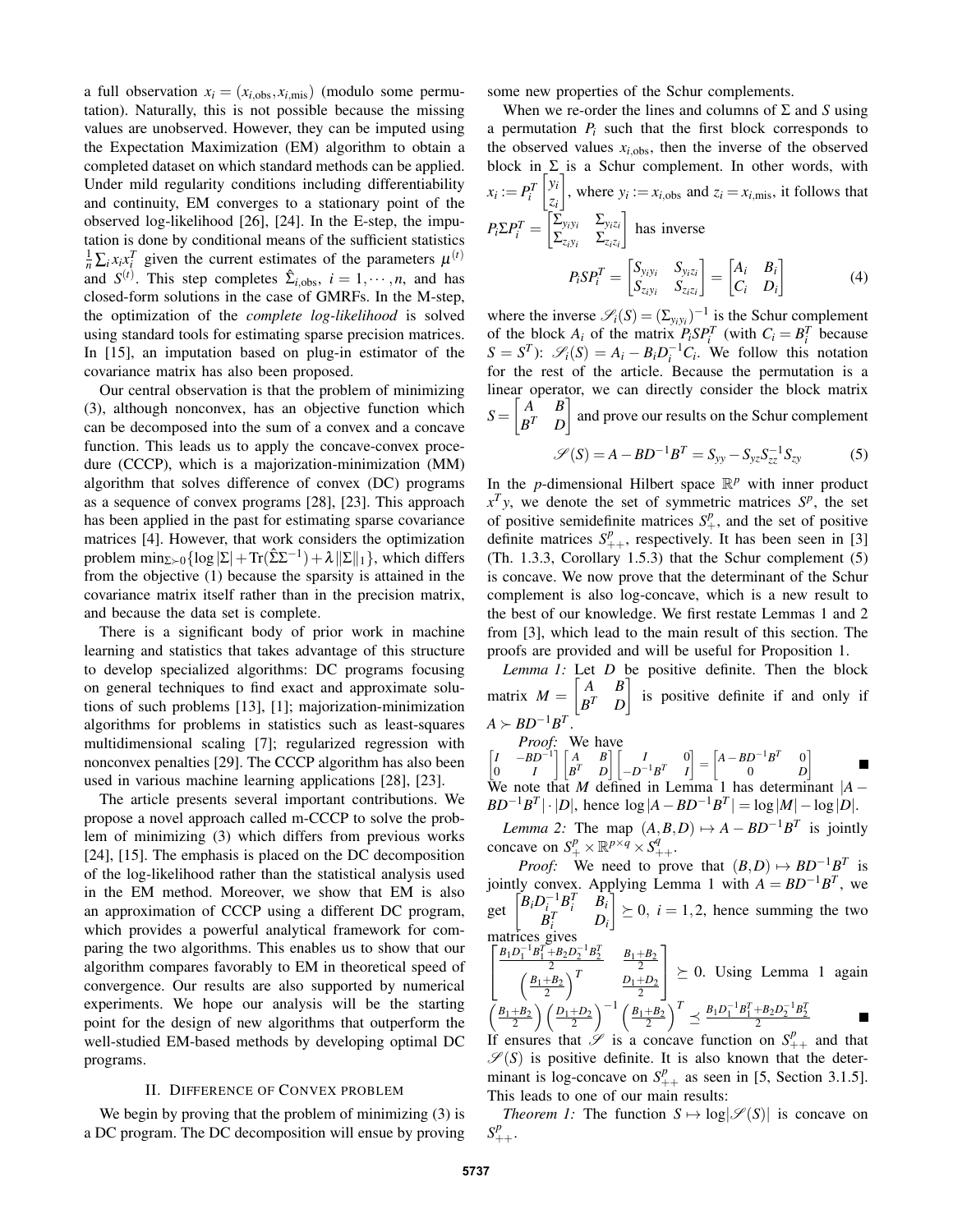*Proof:* We have  $\mathscr{S}\left(\frac{S_1+S_2}{2}\right) \geq \frac{\mathscr{S}(S_1)+\mathscr{S}(S_2)}{2}$  from Lemma 2. Then  $\left|\mathscr{S}\left(\frac{\dot{S}_1+S_2}{2}\right)\right| \geq$  $\frac{\mathscr{S}(S_1)+\mathscr{S}(S_2)}{2}\Big|$   $\geq$  $|\mathscr{S}(S_1)|^{\frac{1}{2}}|\mathscr{S}(S_2)|^{\frac{1}{2}}$  where the first inequality comes from  $A \succeq B \Rightarrow |A| > |B|$  for positive definite matrices, and the second inequality is from the log-concavity of the determinant. Taking the log terminates the proof.

Given the concavity of  $log|\mathscr{S}(S)|$  from Theorem 1 and the concavity of  $x^T \mathscr{S}(S) x = \text{Tr}(xx^T \mathscr{S}(S))$  from Lemma 2, the problem of maximizing the log-likelihood can be restated as the following minimization problem:

$$
\min_{S>0} f_0(S) - g_0(S) + \lambda ||S||_1
$$
\n
$$
f_0(S) = -\frac{1}{\eta} \sum_{i=1}^n \log |\mathcal{S}_i(S)|
$$
\n
$$
g_0(S) = -\frac{1}{\eta} \sum_{i=1}^n \text{Tr}(\hat{\Sigma}_{i,\text{obs}} \mathcal{S}_i(S))
$$
\n(6)

where  $f_0$  and  $g_0$  are both convex functions. We now have a DC program. The following result gives a guarantee of convergence to a stationary point if the objective is nonincreasing at each iteration of our algorithm.

*Lemma 3:* There exists  $\alpha > 0$  such that  $\forall A, B \in \mathbb{R}^{p \times p}$ similar,  $||A||_1 \ge \alpha ||B||_1$  with  $||M||_1 = \sum_{i} |M_{ij}|$ .

*Proof:* All norms on  $\mathbb{R}^{p \times p}$  are equivalent, so  $\exists r, s > 0$ such that  $r\|\cdot\|_1 \leq \|\cdot\|_2 \leq s\|\cdot\|_1$ , with  $\|\cdot\|_2$  the spectral norm. And  $||A||_1 \ge \frac{1}{s} ||A||_2 = \frac{1}{s} ||B||_2 \ge \frac{r}{s} ||B||_1$  since two similar matrices have the same spectral norm.

*Proposition 1:* Providing that  $\lambda > 0$ , the minimization problem (6) is bounded below.

*Proof:* Introducing the auxiliary variables  $Z_i = \mathcal{S}_i(S)$ , problem (6) can be rewritten as min  $\frac{1}{n} \sum_{i=1}^{n} (-\log |Z_i| +$  $\text{Tr}(\hat{\Sigma}_{i, \text{obs}} Z_i) + \lambda ||S||_1$ ) s.t.  $S \succ 0, Z_i = \mathcal{\ddot{S}}_i(S), i = 1, \cdots, n$ . From the proof of Lemma 1, the matrices *S* and  $\lceil \mathcal{S}_i(S) \rceil$  1  $\mathscr{S}_i(S) = 0$  $0 \int_{z_i z_i}$ are similar, hence  $||S||_1 \ge \alpha(||\mathcal{S}_i(S)||_1 +$  $\|S_{z_iz_i}\|_1 \ge \alpha \|\mathscr{S}_i(S)\|_1$  from Lemma 3. Hence problem (6) is bounded by  $\min_{i} \frac{1}{n} \sum_{i=1}^{n} \{-\log |Z_i| + \text{Tr}(\hat{\Sigma}_{i,obs} Z_i) +$  $\lambda \alpha ||Z_i||_1$  s.t.  $Z_i = \mathcal{S}_i(S)$  which can be relaxed in a sum of *n* programs  $\frac{1}{n} \sum_{i=1}^{n} \min_{Z_i > 0} \{-\log |Z_i| + \text{Tr}(\hat{\Sigma}_{i,obs} Z_i) + \lambda \alpha ||Z_i||_1\}.$ Since  $\lambda \alpha > 0$ , each program has a unique solution  $\hat{Z}_i$  from in  $[2, Th. 1]$ : argmin  $\{-\log |Z_i| + \text{Tr}(\hat{\Sigma}_{i,obs}Z_i) + \lambda \alpha ||Z_i||_1\} = \hat{Z}_i$ .  $Z_i$  $\succ$ 0 Hence (6) is bounded below by  $\frac{1}{n} \sum_{i=1}^{n} \hat{Z}_i$ .

The  $\ell_1$ -penalty  $\lambda \|S\|_1$  promotes sparsity when learning the precision matrix, without altering the DC structure of the objective. With  $\lambda \geq 0$ ,  $\lambda ||S||_1$  is also a convex function, so it can be added to the convex part  $f_0$  of the DC program. This generalizes to any regularization of the form  $\lambda ||S||$  where  $|| \cdot ||$ is a norm (e.g. the Euclidian norm  $\|\cdot\|_2$  for ridge regression) since all norms are convex.

To conclude the section, the note below Lemma 1 gives a simplification of the objective in  $(3)$ :

$$
-\log|S| + \frac{1}{n}\sum_{i=1}^{n} \left( \log|S_{i,\text{mis}}| + \text{Tr}(\hat{\Sigma}_{i,\text{obs}}\mathscr{S}_i(S)) \right) + \lambda ||S||_1 \quad (7)
$$

This reformulation will be useful in Section IV.

# III. CONCAVE-CONVEX PROCEDURE

The Concave Convex Procedure (CCCP) computes a stationary point of DC programs by solving a sequence of convex programs (see [23] for further details). Here, we present the general framework of the CCCP along with some convergence guarantees of the algorithm. CCCP solves problems of the form

$$
\min f_0(x) - g_0(x) \quad \text{s.t. } x \in \mathscr{C} \tag{8}
$$

where  $f_0$  and  $g_0$  are convex and  $\mathscr C$  is some convex set. Assuming *g* is differentiable at every iteration, CCCP solves a sequence of convex programs by linearizing *g*<sup>0</sup> about the current best estimate  $x^{(t)}$  in order to obtain the next point  $x^{(t+1)}$ , which is solution of

$$
\min f_0(x) - g_0(x^{(t)}) - \nabla g_0(x^{(t)})^T (x - x^{(t)}) \quad \text{s.t. } x \in \mathscr{C} \quad (9)
$$

*Proposition 2:* Let  $h_0^{(t)}$  $\binom{0}{0}(x)$  be the objective function in (9). Assuming that the minimization problem (8) is bounded, the convex program (9) is bounded for all *t*. Moreover, if we can solve each convex program (9), the objective function in (8) is non-increasing at each iteration of CCCP and convergent.

*Proof:* Using the first order condition for convex functions  $h_0^{(t)}$  $f_0^{(t)}(x) \ge f_0(x) - g_0(x)$ , problem (9) is also bounded. Now let us assume that we can solve (9) at each iteration of CCCP. Let  $x^{(t+1)}$  be a solution to it at iteration *t*. Then we have  $(f_0 - g_0)(x^{(t+1)}) \leq h_0^{(t)}$  $b_0^{(t)}(x^{(t+1)}) \leq h_0^{(t)}$  $\binom{t}{0}(x^{(t)}) = (f_0$  $g_0(x^{(t)})$ . Hence the objective function is non-increasing and convergent (because bounded below from Proposition 1). Therefore, the algorithm is guaranteed to converge. When CCCP is used to solve Problem  $(3)$ , the variable *x* becomes a symmetric matrix *S*, and the feasible set is  $\mathcal{C} =$  $\mathscr{S}_{++}^n$ . Since the concave part of our objective  $g_0(S)$  =  $-\frac{1}{n}\sum_{i=1}^n \text{Tr}(\hat{\Sigma}_{i,\text{obs}}\mathcal{S}_i(S))$  is smooth, we can take the first order Taylor expansion of  $g_0$  at  $S^{(t)}$ , that is  $g_0(S) \approx g_0(S^{(t)}) +$  $Tr\left((\nabla_S g_0)_{S^{(t)}}(S - S^{(t)})\right)$ . The sequence of convex programs about the current best estimate  $S^{(t)}$  is:

$$
S^{(t+1)} = \underset{S \succ 0}{\text{argmin}} \left\{ f_0(S) - \text{Tr}(D_{(t)}^T S) + \lambda ||S||_1 \right\} \tag{10}
$$

where  $D_{(t)}$  is the gradient of the concave part of the objective:

$$
D_{(t)} := (\nabla_S g_0)_{S^{(t)}} = -\frac{1}{n} \sum_{i=1}^n (\nabla_S \text{Tr}(\hat{\Sigma}_{i,\text{obs}} \mathcal{S}_i(S))_{S^{(t)}} \qquad (11)
$$

The difference between the approaches in [24], [15] and our work stems from the sequence of convex programs solved. While EM imputes missing values to approximate the complete log-likelihood, we place the emphasis on the DC decomposition. We now derive a closed-form expression for  $D_{(t)}$  in (10):

*Proposition 3:* With permutation matrix  $P_i$  in (4), and denoting  $E_i := B_i D_i^{-1} = S_{y_i z_i} (S_{z_i z_i})^{-1}$ , we have

$$
\nabla_{S} \text{Tr}(\hat{\Sigma}_{i,\text{obs}} \mathscr{S}_{i}(S)) = P_{i}^{T} \begin{pmatrix} \hat{\Sigma}_{i,\text{obs}} & -\hat{\Sigma}_{i,\text{obs}} E_{i} \\ -E_{i}^{T} \hat{\Sigma}_{i,\text{obs}} & E_{i}^{T} \hat{\Sigma}_{i,\text{obs}} E_{i} \end{pmatrix} P_{i} \quad (12)
$$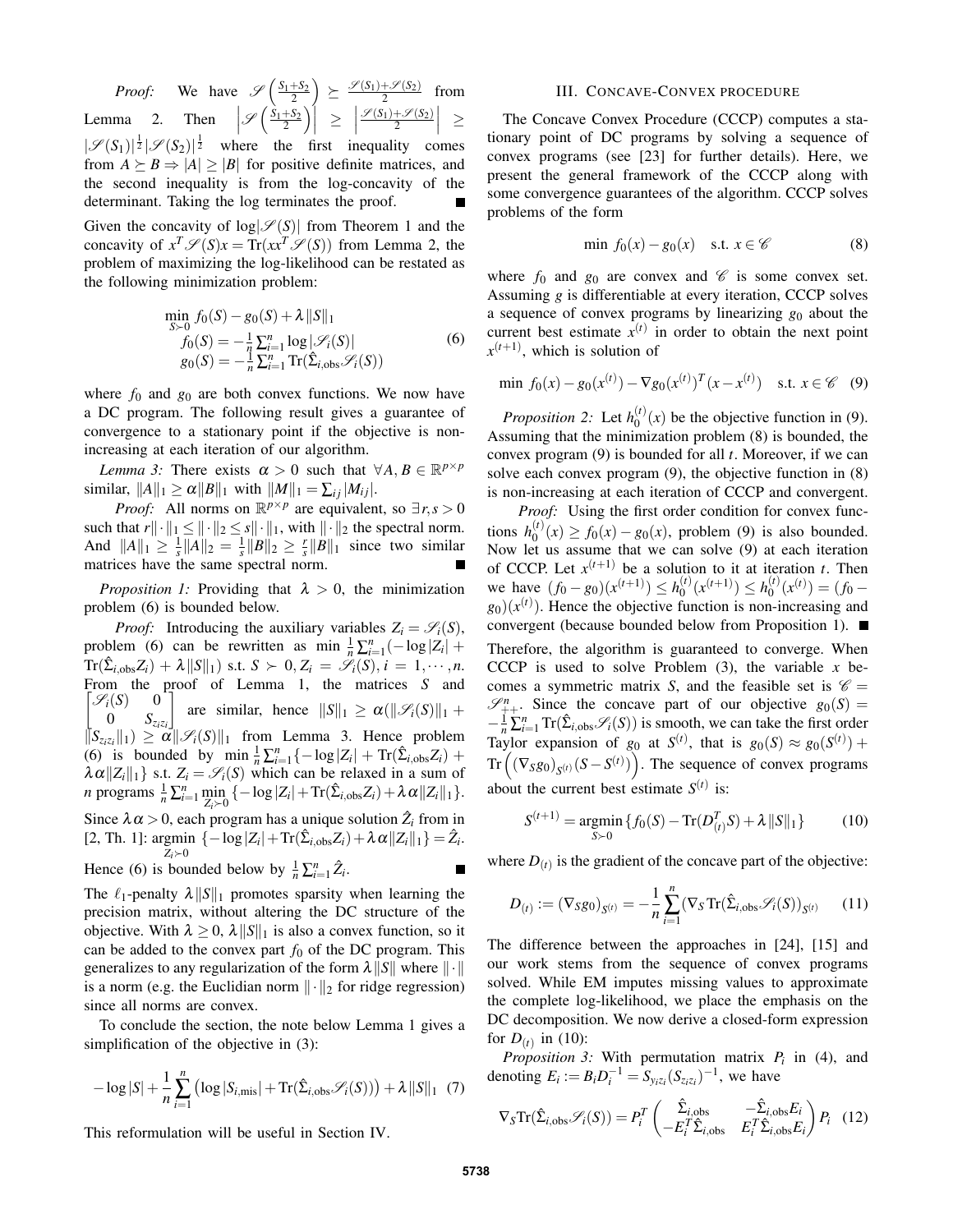*Proof:* Consider the block matrix  $S = \begin{pmatrix} A & B \\ C & D \end{pmatrix}$ and the Schur complement  $\mathscr{S}(S) = A - BD^{-1}C$ . Using  $Tr(M\mathscr{S}(S)) = Tr(MA) - Tr(MBD^{-1}C)$  we have:

$$
\nabla_S \text{Tr}(M\mathscr{S}(S)) = \begin{pmatrix} \nabla_A \text{Tr}(M\mathscr{S}(S)) & \nabla_B \text{Tr}(M\mathscr{S}(S)) \\ \nabla_C \text{Tr}(M\mathscr{S}(S)) & \nabla_D \text{Tr}(M\mathscr{S}(S)) \end{pmatrix} = \begin{pmatrix} \nabla_A \text{Tr}(M\mathscr{S}(S)) & \nabla_B \text{Tr}(M\mathscr{S}(S)) \\ -\nabla_C \text{Tr}(MBD^{-1}C) & -\nabla_D \text{Tr}(MBD^{-1}C) \end{pmatrix} = \begin{pmatrix} M^T & -M^T C^T D^{-T} \\ -D^{-T} B^T M^T & D^{-T} B^T M^T C^T D^{-T} \end{pmatrix}
$$
, where the last equality is obtained using these facts:

 $\nabla_X(M_1XM_2) = M_1^TM_2^T,$ 

 $\nabla_X (M_1 X^{-1} M_2) = -X^{-T} M_1^T M_2^T X^{-T}.$ 

Finally, we substitute  $M$ ,  $\overline{A}$ ,  $\overline{D}$ ,  $C = B^T$ and order the lines and columns back to the initial order.

Eq. (12) gives a closed-form expression for the objective in (10). We conclude the section with the following result:

*Proposition 4:* As long as  $\lambda > 0$ , the minimization problem (10) is convex and bounded.

*Proof:* Since  $\lambda > 0$ , the convex program (10) is bounded by problem (6) from Proposition 2.  $\blacksquare$ 

### IV. COMPARISON WITH EM

In this section, we compare the different approaches taken by EM and our CCCP algorithm, which we call m-CCCP for the rest of the article. We show that EM is also a choice of decomposition CCCP for Gaussians with Missing Values in which a term of the form of a log barrier function on  $S_{i,\text{mis}}$ is included in the concave part.

We recall that when we re-order the lines and columns of the covariance  $\Sigma$  and its inverse *S* using a permutation  $P_i$  such that the first block corresponds to the observed values  $x_{i,obs}$ , we obtain  $x_i = P_i^T$  $\int y_i$ *zi* ), where  $y_i = x_{i,obs}$  are the observed entries of  $x_i$ , and  $z_i = x_{i,\text{mis}}$  are the missing values.

In EM, a probability distribution of the missing values  $z_i$  is inferred, conditioned on the observed values  $x_i$  and based on some current estimate of the precision matrix *S*. It is then used to optimize the score function over the entire data set. The probabilities computed for  $z_i$  are the posterior probabilities computed in the E step, and the new parameter values are computed in the M step.

E: 
$$
\rho({z_i}_i) := f({z_i}_i | {y_i}_i, \mu, S)
$$
  
\nM:  $S := \arg \min_{S > 0} \mathbb{E}_{z \sim \rho}[-\ell({y_i}_i, {z_i}_i; \mu, S)]$  (13)

where the likelihood  $\ell$  is defined by  $-\ell({y_i}_i)_i$ ,  ${z_i}_i$ ;  $\mu$ , *S*) =  $-\log|S| + \frac{1}{n} \sum_{i=1}^{n} \text{Tr}(x_i x_i^T S)$ . Since the data points *z<sub>i</sub>* are i.i.d., the distribution  $\rho$  in step E decomposes as  $\prod_{i=1}^{n} \rho_i$  where  $\rho_i(z_i) := f(z_i|y_i)$  and  $z_i|y_i$  is a Gaussian with conditional mean  $-E_i^T y_i$  (where  $E_i = S_{y_i z_i} (S_{z_i z_i})^{-1}$  as in (12)) and covariance  $(S_{z_iz_i})^{-1}$ . Hence the objective in step M of EM decomposes as  $-\log|S| + \frac{1}{n} \sum_{i=1}^{n} \text{Tr}(\mathbb{E}_{z_i \sim \rho_i}[x_i x_i^{\hat{T}}]S)$ . Hence, the E and M steps for our problem are:

E: 
$$
\rho(z_i) \sim \mathcal{N}(-E_i^T y_i, S_{z_i z_i}^{-1}), \quad i = 1, \cdots, n
$$
  
M:  $S := \underset{S \succ 0}{\arg \min} -\log |S| + \frac{1}{n} \sum_{i=1}^n \text{Tr}(\mathbb{E}_{z_i \sim \rho_i}[x_i x_i^T] S)$  (14)

Beyond the statistical interpretation of EM presented above, we now show that this algorithm is also a CCCP similar to the one presented in Section II. To the best of our knowledge, this is a new result on the problem of inverse covariance estimation from data with missing values. This stems from the following key observation on the average of the sufficient statistics  $x_i x_i^T$  over the posterior probabilities:

 $Lemma 4: \mathbb{E}_{z_i \sim \rho_i}[x_i x_i^{\overline{T}}]$  $]$  =  $\nabla_S(\text{Tr}(\hat{\Sigma}_{i,obs}\mathscr{S}_i(S)) +$  $log|S_{i,\text{mis}}|$ ,  $i = 1, \dots, n$ . *Proof:* We have  $\mathbb{E}_{z_i \sim \rho_i}[x_i x_i^T] =$  $P_i^T$ *i*  $\int y_i y_i^T y_i E[z_i]^T$  $\mathbb{E}[z_i]y_i^T$   $\mathbb{E}[z_i z_i^T]$  $\left(P_i\right)$ . Plugging in  $y_i y_i^T = \hat{\Sigma}_{i,obs}$ , the mean  $\mathbb{E}[z_i] = -E_i^T y_i$  and  $\mathbb{E}[z_i z_i^T] = (S_{z_i z_i})^{-1}$  +  $\mathbb{E}[z_i]\mathbb{E}[z_j]^T = (S_{z_i z_i})^{-1} + E_i^T y_i y_i^T E_i$  gives  $\mathbb{E}[x_i x_i^T] =$  $P_i^T$  $\int \hat{\Sigma}_{i,obs} = -\hat{\Sigma}_{i,obs} E_i$  $-E_i^T \hat{\Sigma}_{i,obs}$   $E_i^T \hat{\Sigma}_{i,obs} E_i + (S_{z_i z_i})^{-1}$  $P_i$ . We recognize in (12) the term  $\nabla_S Tr(\hat{\Sigma}_{i,obs} \mathscr{S}_i(S))$  plus an additional term  $(S_{z_i z_i})^{-1}$ . Observing that  $\nabla_S \log |S_{z_i z_i}| = P_i^T$  $\begin{pmatrix} 0 & 0 \\ 0 & 0 \end{pmatrix}$ 0  $(S_{z_i z_i})^{-1}$  $\bigg\}$   $P_i$ finishes the proof.

In words, the conditional expectation of the sufficient statistics  $x_i x_i^T$  is the gradient of a concave part of the objective rewritten in (7), that is  $\text{Tr}(\hat{\Sigma}_{i,obs} \mathcal{S}_i(S)) + \log |S_{i,mis}|$ .

*Proposition 5:* For Gaussians, the optimization in step M of EM is a decomposition CCCP:

$$
\min_{S>0} f_1(S) - g_1(S)
$$
\n
$$
f_1(S) = -\log |S|
$$
\n
$$
g_1(S) = -\frac{1}{n} \sum_{i=1}^n \left( \log |S_{i,\text{mis}}| + \text{Tr}(\hat{\Sigma}_{i,\text{obs}} \mathcal{S}_i(S)) \right)
$$
\n*Proof:* From the results in Section II,  $f_1$  and  $g_1$  are both

convex. Plugging in the result from Lemma 4 in step M of EM for Gaussians in (14), the objective becomes  $f_1(S)$  –  $Tr(\nabla_S g_1(S)S).$ 

Note that for simplicity the  $\ell_1$ -penalty term is not included in the analysis because it does not affect the CCCP decompositions discussed in this section and the next one. We have shown that EM is a CCCP. Since EM linearizes more terms in the objective than m-CCCP, the objective in EM is a weaker approximation of the true objective. In fact, we show in the next section that m-CCCP gives a tighter upper bound on the objective than EM.

# V. CONVERGENCE ANALYSIS

The results in this section stem from the key observation that EM is in fact a CCCP applied to m-CCCP. Therefore, applying the same analysis as the one made in section III, we show that m-CCCP provided a tighter upper bound to the true objective than EM.

Defining the convex function  $g_2(S) := g_1(S) - g_0(S) =$  $-\frac{1}{n}\sum_{i=1}^{n} \log |S_{i,\text{mis}}|$  the objective becomes

$$
\underset{S \succ 0}{\text{arg min}} \left\{ f_1(S) - g_2(S) - g_0(S) \right\} \tag{16}
$$

where  $f_1$ ,  $g_2$ , and  $g_0$  are convex. Denoting the linear map  $\mathscr L$  such that  $\mathscr L f$  is the 1st-order Taylor expansion of  $f$  at  $x_0$ , the objectives in m-CCCP and EM at  $x_0$  are:

m-CCCP: 
$$
f_0 - \mathcal{L} g_0 = f_1 - g_2 - \mathcal{L} g_0
$$
  
EM:  $f_1 - \mathcal{L} g_1 = f_1 - \mathcal{L} g_2 - \mathcal{L} g_0$  (17)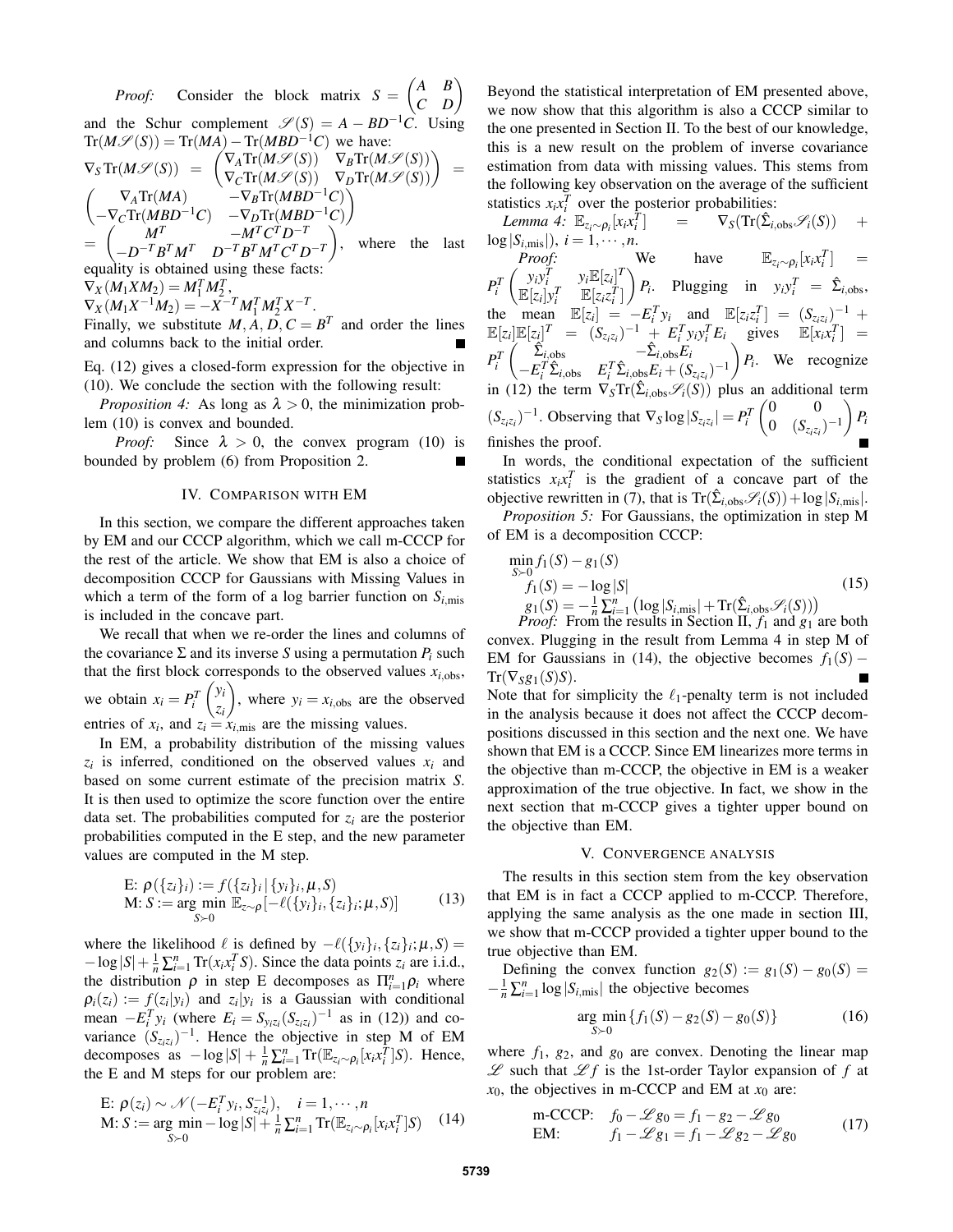Hence, EM linearizes the concave part −*g*<sup>2</sup> of the objective in m-CCCP. In other words, m-CCCP applies CCCP to the true objective, and EM applies CCCP to the objective in m-CCCP:

$$
(f_0 - \mathcal{L}g_0) - (f_0 - g_0) = g_0 - \mathcal{L}g_0 \ge 0
$$
  
(f<sub>1</sub> - \mathcal{L}g<sub>1</sub>) - (f<sub>0</sub> - \mathcal{L}g<sub>0</sub>) = g<sub>2</sub> - \mathcal{L}g<sub>2</sub> \ge 0 (18)

where the inequalities are obtained from the first-order condition on the convex functions  $g_0$  and  $g_2$ . As a consequence:

*Proposition 6:* The convex program solved by EM at  $x_0$  is an upper bound on the convex program solved by m-CCCP at *x*0:

 $f_1 - g_1 = f_0 - g_0 \le f_0 - \mathcal{L} g_0 \le f_1 - \mathcal{L} g_1$  (19) Thus, m-CCCP provides a tighter upper bound on the true objective (3) than EM, and  $\min_{S \succ 0} (f_0 - g_0)(S) \le \min_{S \succ 0} (f_0 - g_0)$  $\mathscr{L}g_0)(S) \le \min_{S\succ 0} (f_1 - \mathscr{L}g_1)(S).$ 

# VI. EXPERIMENTS ON SYNTHETIC DATASETS

We present several evaluations of our algorithm against current state of the art for missing data. Our first set of experiments evaluate m-CCCP against EM on standard synthetic datasets. In the case of EM, the maximization step is implemented using the QUIC algorithm [14] run until convergence.

In a first synthetic experiment, we study the rate of convergence of m-CCCP compared with EM: given an inverse covariance matrix, we generate small subsets of the covariance matrix as synthetic observations. This corresponds to the ideal case in which we observe empirical covariances without sampling noise. Given these covariance subsets, we run m-CCCP and EM to attempt to recover the original precision matrix (assuming the sparsity pattern is known). Figure 1 presents an example in which  $n = 40$ ,  $m = 50$ . As one can see (this is confirmed in subsequent experiments), (1) m-CCCP reaches a good local minimum in the first iteration, while EM takes a substantial number of iterations to reach the same level, and (2) after having found a local minimum, m-CCCP performs more progress per iteration.



Fig. 1. Comparing m-CCCP and EM.

In a second experiment, we consider model 1, model 2, model 3, and model 4 of [20] with *p* = 10, 50, 100,  $x_1, \dots, x_n \sim \mathcal{N}(0, \Sigma)$  with

*Model 1*:  $n = 100$ ,  $\Sigma_{ij} = 0$ ,  $7^{|j-i|}$ , so that the entries of the covariance matrix decay exponentially.

*Model 2*: *n* = 150,  $\Sigma_{ij} = \mathbb{I}_{\{i=i\}} + 0.4\mathbb{I}_{\{|i-i|=1\}}$  $+0.2\mathbb{I}_{\{|i-j|=2\}} +0.2\mathbb{I}_{\{|i-j|=3\}} +0.1\mathbb{I}_{\{|i-j|=4\}}$ 

where  $\mathbb{I}_C$  is the indicator function which is 1 if condition  $C$ is true and 0 otherwise.

*Model 3*:  $n = 200$ ,  $\Sigma = B + \delta I$ , where each off-diagonal entry of *B* is generated independently and equals 0.5 with probability  $\alpha = 0.1$  or 0 with probability  $1 - \alpha$ . Diagonal entries of *B* are zero, and  $\delta$  is chosen so that the condition number of Σ is *p*.

*Model 4*:  $n = 250$ , same as model 3 except  $\alpha = 0.5$ .

Note that in all models  $\Sigma^{-1}$  is sparse. In models 1 and 2 the number of non-zeros in  $\Sigma^{-1}$  is linear in *p*, whereas in models 3 and 4 it is proportional to  $p^2$ .

For all 12 settings (4 models with  $p = 10, 50, 100$ ) we perform 20 simulation runs. In each run we proceed as follows:

- We generate *n* training observations from the model.
- In the training set we delete uniformly at random 20%, 40%, 60% and 80% of the data. Per setting, hence we get four training sets with different degree of missing data, for a total of 48 training sets.
- The m-CCCP estimator is fitted on each of the three mutilated training sets, with the tuning parameter  $\lambda$ selected by minimizing the BIC criterion.

Recall that the tuning parameter  $\lambda$  described in the previous sections is required to control the sparsity of the solution to fit the data better. A common approach is to form a grid of exponentially increasing values for  $\lambda$  and choose to minimize a modified BIC criterion:

$$
\text{BIC}(\lambda) = -2\ell(\{x_{i,\text{obs}}\}_i; \hat{\mu}, \hat{S}) + \log(n) \sum_{i \leq j} \mathbb{I}_{\{\hat{S}_{ij} \neq 0\}}
$$

where  $(\hat{\mu}, \hat{S})$  are estimated obtained using the tuning parameter  $\lambda$ ,  $-2\ell(\{x_{i,obs}\}_i; \hat{\mu}, \hat{S}) = n(f_0(\hat{S}) - g_0(\hat{S}))$  is the observed log-likelihood (modulo some constants), and ∑ *i*≤*j*  $\mathbb{I}_{\{\hat{S}_{ij}\neq 0\}}$  mea-

sures the degrees of freedom.

We observe that for percentages of missing values 20%, 40%, 60%, the tuning parameters that minimize the BIC criterion results in good estimates. However, for 80% of missing values, minimizing the BIC criterion often gives excessively large tuning parameters  $\lambda$  which results in poor estimates. Hence we minimize the BIC criterion under the constraint  $\lambda \leq \lambda_{\text{max}}$  where  $\lambda_{\text{max}}$  is the maximum tolerated value for the tuning parameters  $\lambda$ .

We assume m-CCCP and EM converge when the relative change of objective value is less than  $10^{-3}$  and we report in Table I the number of iterations required for convergence for both algorithms. m-CCCP converges faster per iteration for all 48 training sets. The gap is large for 60% and 80% of missing values because the weight of  $g_2 = -\frac{1}{n} \sum_{i=1}^n \log |S_{i,\text{mis}}|$ in  $(17)$  is more important, hence by linearizing out  $g_2$ , EM provides a weaker approximation of the objective.

We note that m-CCCP and EM consistently give very close estimates of the inserve covariance matrix  $\hat{S}$ , and same values of  $\|\hat{S} - S\|_F$  where *S* is the true precision matrix and  $\|\cdot\|_F$ is the Frobenius norm (results not reported here).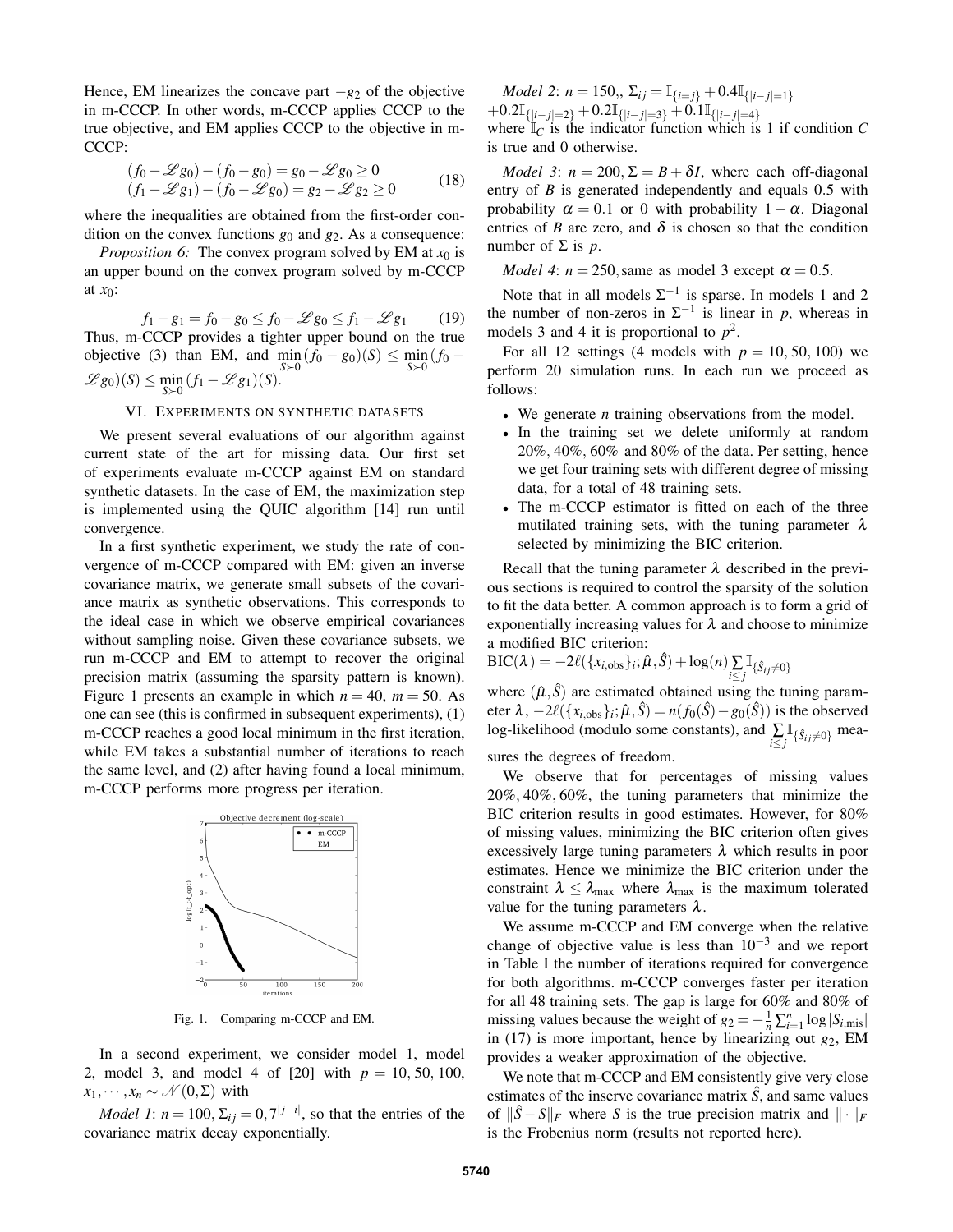

Fig. 2. Top four: Objectives of m-CCCP and EM averaged over 20 runs for model 4 and p=50. Bottom four: objectives of m-CCCP and EM on lymph dataset. The arrows mark the convergence of both algorithms.

# VII. EXPERIMENTS ON REAL DATASETS Table I: Number of iterations for convergence of the algorithms: m-CCCP outperforms EM for all 51 datasets (synthetic and real).

Following experiments done by [14] and [24], we use the biology datasets preprocessed by [16] to compare the performance of our algorithm with EM, in the hypothetical case that values were missing from data. This is an interesting case in practice, as collecting hundreds of biological parameters for each experiment may become expensive. We first decimate the data at random, and then perform centering and variance scaling using the observed data points.

For all three biology datasets (arabidopsis, leukemia, and lymph) we set  $\lambda = 0.5$  as in [14], and we use a convergence threshold of  $10^{-3}$  on the change of objective value for both m-CCCP and EM. The number of iterations required for convergence are reported in Table I. In all cases, the number of CCCP iterations is (much) lower than the number of iterations required by EM. In particular, when most of the data is unobserved  $(> 80\%$  missing values), m-CCCP

|         | miss            | model 1                 |                 | model 2  |                 | model 3 |       | model 4 |    |
|---------|-----------------|-------------------------|-----------------|----------|-----------------|---------|-------|---------|----|
|         | $(\%)$          | mC                      | EM              | mC EM    |                 | mC      | EM    | mC EM   |    |
| $p=10$  | 20              | 5                       | 8               | 6        | 7               | 5       | 6     | 1       | 2  |
|         | 40              | 11                      | 16              | 11       | 13              | 8       | 10    | 1       | 3  |
|         | 60              | 1                       | 5               | 1        | 4               | 13      | 18    | 1       | 5  |
|         | 80              | 1                       | 10              | 1        | 8               | 2       | 10    | 1       | 8  |
| $p=50$  | $\overline{20}$ | 8                       | $\overline{10}$ | 9        | $\overline{10}$ | 8       | 9     | 11      | 12 |
|         | 40              | 16                      | 20              | 3        | 4               | 16      | 18    | 7       | 9  |
|         | 60              | 1                       | 7               | 13       | 17              | 16      | 21    | 1       | 10 |
|         | 80              | 1                       | 15              | 4        | 13              | 3       | 15    | 1       | 19 |
| $p=100$ | 20              | 8                       | 12              | 11       | 12              | 11      | 12    | 18      | 19 |
|         | 40              | 22                      | 26              | 25       | 29              | 14      | 16    | 6       | 8  |
|         | 60              | 4                       | 8               | 1        | 7               | 37      | 49    | 1       | 13 |
|         | 80              | 1                       | 16              | 1        | 14              | 1       | 20    | 1       | 29 |
|         | miss            | arabidop.               |                 | leukemia |                 | lymph   |       |         |    |
|         | $(\%)$          | $\mathbf{m} \mathbf{C}$ | EM              | mC EM    |                 |         | mC EM | mC EM   |    |
|         | 20              | 7                       | 7               | 9        | 9               | 6       | 6     |         |    |
|         | 40              | 1                       | 2               | 1        | 2               | 1       | 2     |         |    |
|         | 60              | 1                       | 3               | 1        | 4               | 1       | 3     |         |    |
|         | 80              | 1                       | 8               | 1        | 9               | 1       | 7     |         |    |

converges in one iteration to a local minimum, while EM requires many more iterations.

## VIII. CONCLUSION AND FUTURE WORK

The problem of learning sparse inverse covariance from incomplete data is proven to be a difference of convex problem. When the data is sparingly observed, the Expectation-Maximization algorithm leads to slow convergence. Based on the observation that the determinant of a Schur complement is a log-concave function, we propose a new Concave-Convex procedure that shows superior convergence results on standard synthetic datasets. We are currently working on extending these results to larger problems by exploiting the structure of the Schur complement in the case of small observations combined with a quadratic approximation similar to the state-of-the-art QUIC algorithm [14].

## IX. ACKNOWLEDGMENTS

The authors gratefully thank Prof. Suvrit Sra from Carnegie Mellon University and Prof. Laurent El Ghaoui from Univesity of California at Berkeley for their insightful discussions

#### **REFERENCES**

- [1] L. An and P. Tao. The DC (difference of convex functions) programming and DCA revisited with DC models of real world nonconvex optimization problems. *Ann. Oper. Res.*, 133:23–46, 2005.
- [2] O. Banerjee, L. El Ghaoui, and A. d'Aspremont. Model selection through sparse maximum likelihood estimation for multivariate Gaussian or Binary data. *J. Mach. Learn. Res.*, 9:485–516, 2008.
- [3] Rajendra Bhatia. *Positive Definite Matrices*. Princeton in Applied Mathematics, December 18 2006.
- [4] J. Bien and R. J. Tibshirani. Sparse estimation of a covariance matrix. *Biometrika*, 98, 4:807–820, 2011.
- [5] Stephen Boyd and Lieven Vandenberghe. *Convex Optimization*. Cambridge University Press, March 8 2004.
- [6] V. Chandrasekaran, P. A. Parrilo, and A. S. Willsky. Latent variable graphical model selection via convex optimization. *The Annals of Statistics*, 40:1935–1967, 2012.